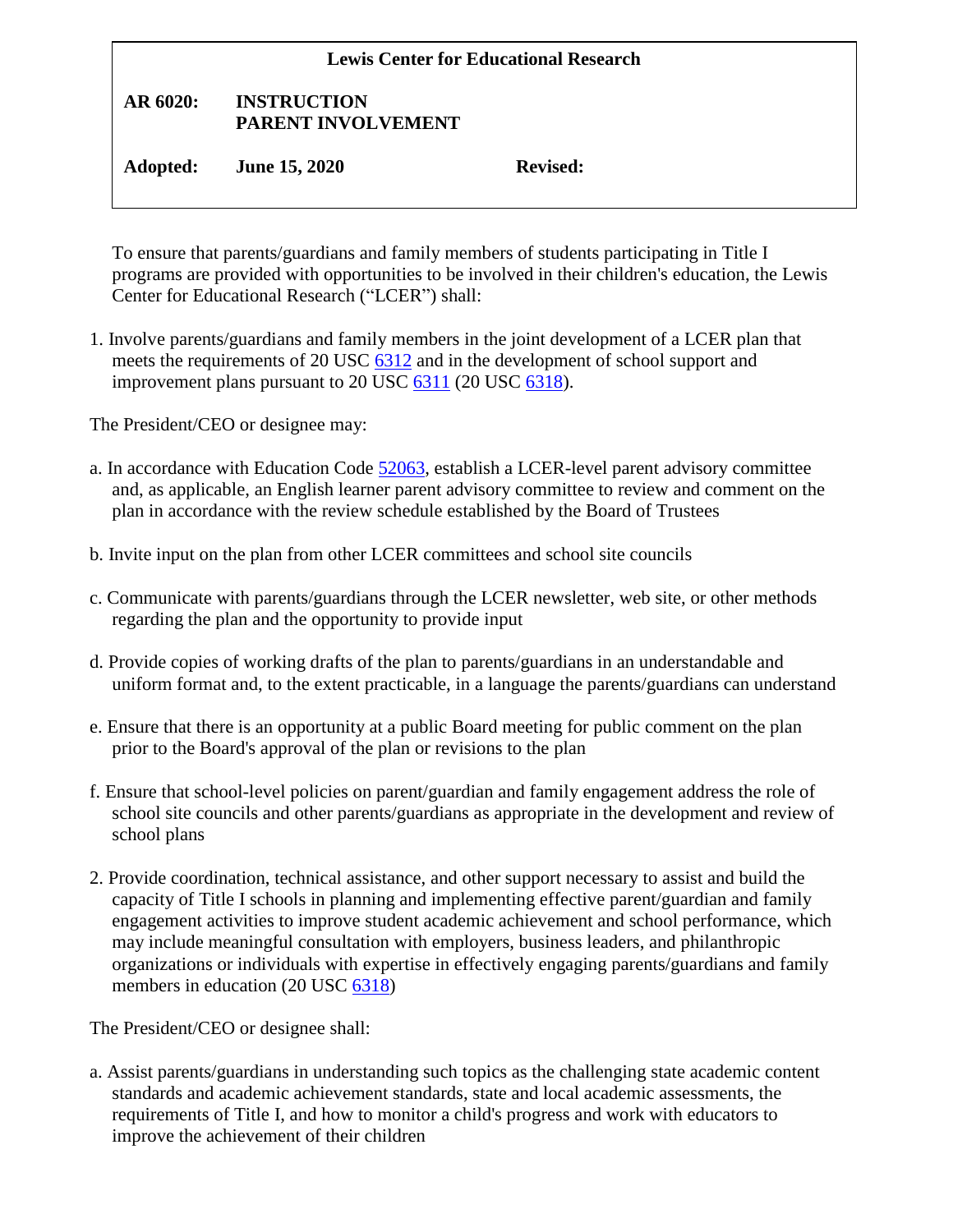- b. Provide parents/guardians with materials and training, such as literacy training and using technology (including education about the harms of copyright piracy), as appropriate, to help them work with their children to improve their children's achievement
- c. With the assistance of parents/guardians, educate teachers, specialized instructional support personnel, principals and other school leaders, and other staff, in the value and utility of parent/guardian contributions and in how to reach out to, communicate with, and work with parents/guardians as equal partners, implement and coordinate parent/guardian programs, and build ties between parents/guardians and the schools
- d. To the extent feasible and appropriate, coordinate and integrate parent/guardian involvement programs and activities with other federal, state, and local programs, including public preschool programs, and conduct other activities, such as parent resource centers, that encourage and support parents/guardians in fully participating in their children's education
- e. Ensure that information related to school and parent/guardian programs, meetings, and other activities is sent to the parents/guardians of participating students in a format and, to the extent practicable, in a language the parents/guardians can understand
- f. Provide other such reasonable support for parent/guardian involvement activities as parents/guardians may request
- g. Inform parents/guardians and parent organizations of the existence and purpose of parent information and resource centers in the state that provide training, information, and support to parents/guardians of participating students

In addition, the President/CEO or designee may:

- a. Involve parents/guardians in the development of training for teachers, principals, and other educators to improve the effectiveness of such training
- b. Provide necessary literacy training, using Title I funds if the LCER has exhausted all other reasonably available sources of funding for such training
- c. Pay reasonable and necessary expenses associated with parent/guardian involvement activities, including transportation and child care costs, to enable parents/guardians to participate in schoolrelated meetings and training sessions
- d. Train parents/guardians to enhance the involvement of other parents/guardians
- e. Arrange school meetings at a variety of times or, when parents/guardians are unable to attend such conferences, conduct in-home conferences between parents/guardians and teachers or other educators who work directly with participating students, in order to maximize parent/guardian involvement and participation
- f. Adopt and implement model approaches to improving parent/guardian involvement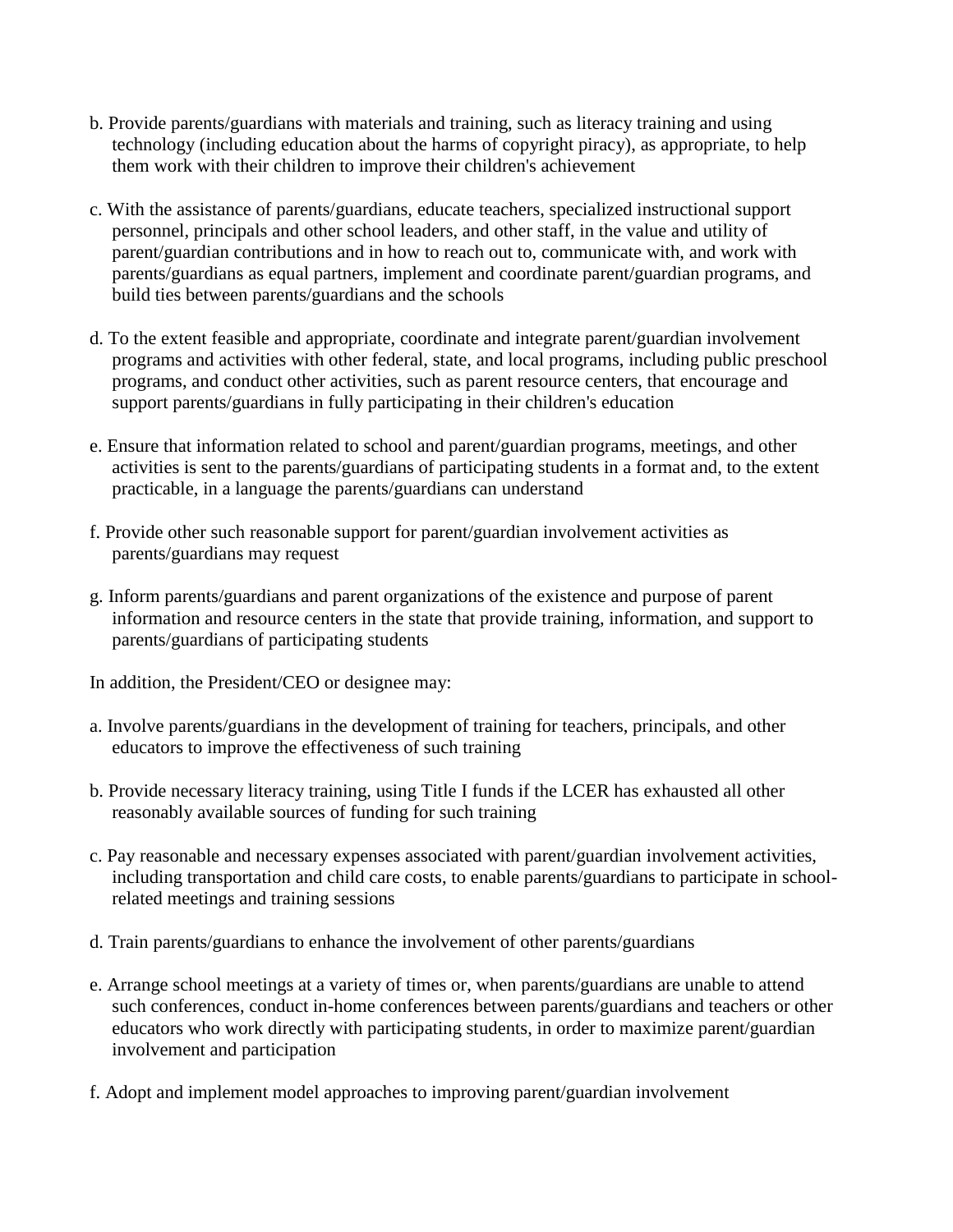- g. Establish a LCER-wide parent advisory council to provide advice on all matters related to parent/guardian involvement in Title I programs
- h. Develop appropriate roles for community-based organizations and businesses in parent/guardian involvement activities
- i. Make referrals to community agencies and organizations that offer literacy training, parent/guardian education programs, and/or other services that help to improve the conditions of parents/guardians and families
- j. Provide a master calendar of LCER activities and LCER meetings
- k. Provide information about opportunities for parent/guardian and family engagement through the LCER newsletter, web site, or other written or electronic means
- l. Engage parent-teacher organizations to actively seek out and involve parents/guardians through regular communication updates and information sessions
- m. To the extent practicable, provide translation services at school sites and at meetings involving parents/guardians and family members as needed
- n. Provide training and information to members of LCER and school site councils and advisory committees to help them fulfill their functions
- o. Provide ongoing LCER-level workshops to assist school site staff, parents/guardians, and family members in planning and implementing improvement strategies, and seek their input in developing the workshops
- p. Provide training for the principal or designee of each participating school regarding Title I requirements for parent/guardian and family engagement, leadership strategies, and communication skills to assist him/her in facilitating the planning and implementation of related activities
- q. Regularly evaluate the effectiveness of staff development activities related to parent/guardian and family engagement
- r. Include expectations for parent/guardian outreach and involvement in staff job descriptions and evaluations
- s. Assign LCER personnel to serve as a liaison to the schools regarding Title I parent/guardian and family engagement issues
- t. Provide information to schools about the indicators and assessment tools that will be used to monitor progress
- 3. To the extent feasible and appropriate, coordinate and integrate Title I parent/guardian and family engagement strategies with parent/guardian and family engagement strategies of other relevant federal, state, and local programs and ensure consistency with federal, state, and local laws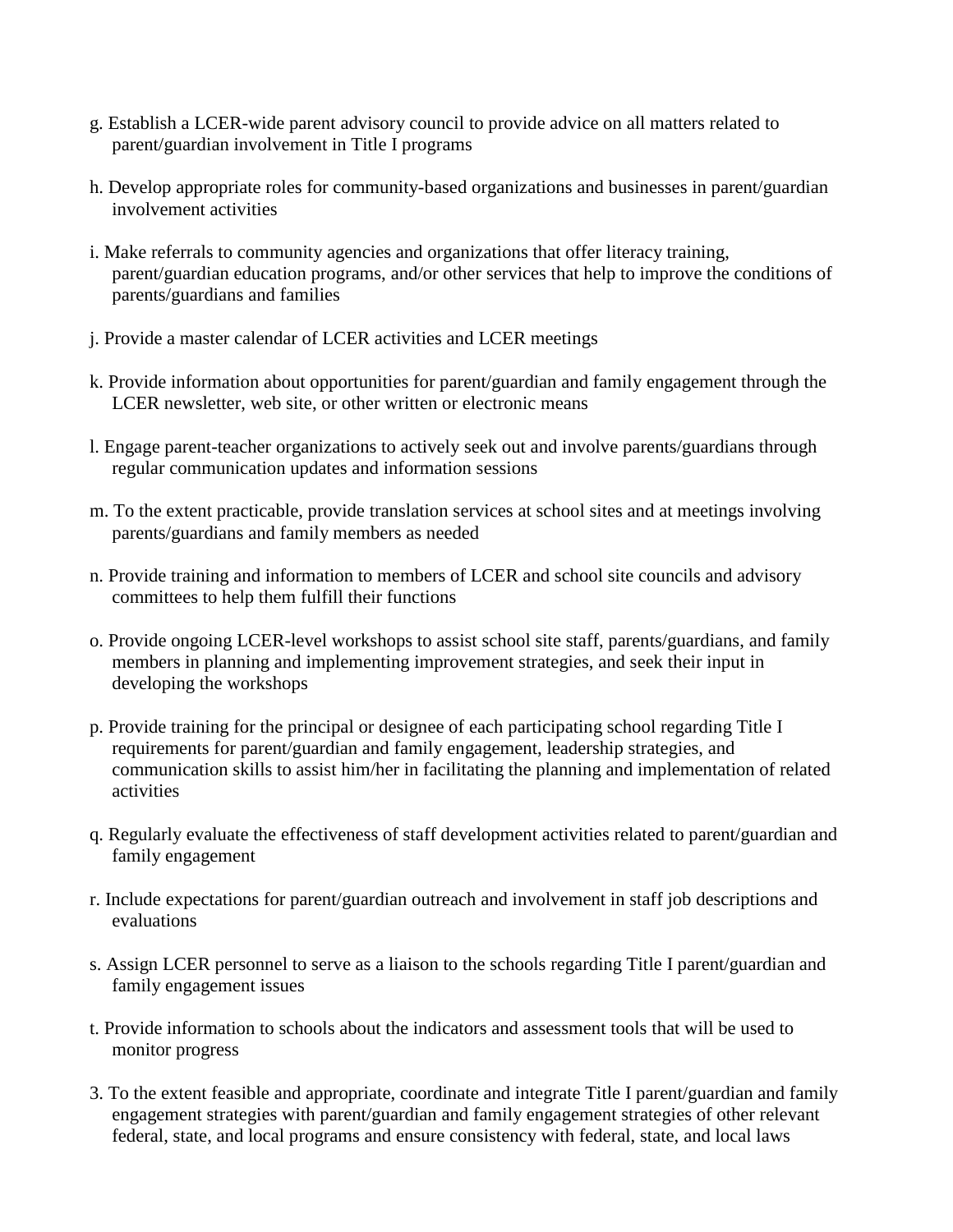The President/CEO or designee may:

- a. Identify overlapping or similar program requirements
- b. Involve LCER and school site representatives from other programs to assist in identifying specific population needs
- c. Schedule joint meetings with representatives from related programs and share data and information across programs
- d. Develop a cohesive, coordinated plan focused on student needs and shared goals
- 4. Conduct, with meaningful involvement of parents/guardians and family members, an annual evaluation of the content and effectiveness of the parent/guardian and family engagement policy in improving the academic quality of the schools served by Title I, including identification of:
- a. Barriers to participation in parent/guardian and family engagement activities, with particular attention to parents/guardians who are economically disadvantaged, are disabled, have limited English proficiency, have limited literacy, or are of any racial or ethnic minority background
- b. The needs of parents/guardians and family members, so they can better assist with their children's learning and engage with school personnel and teachers
- c. Strategies to support successful school and family interactions
- The President/CEO or designee shall notify parents/guardians of this review and assessment through regular school communications mechanisms and shall provide a copy of the assessment to parents/guardians upon their request.

The President/CEO or designee may:

- a. Use a variety of methods, such as focus groups, surveys, and workshops, to evaluate the satisfaction of parents/guardians and staff with the quality and frequency of LCER communications
- b. Gather and monitor data regarding the number of parents/guardians and family members participating in LCER activities and the types of activities in which they are engaged
- c. Recommend to the Board measures to evaluate the impact of the LCER's parent/guardian and family engagement efforts on student achievement
- 5. Use the findings of the evaluation conducted pursuant to item #4 above to design evidence-based strategies for more effective parent/guardian and family involvement and, if necessary, to revise the parent/guardian and family engagement policy
- 6. Involve parents/guardians in the activities of schools served by Title I, which may include establishing a parent advisory board comprised of a sufficient number and representative group of parents/guardians or family members served by the LCER to adequately represent the needs of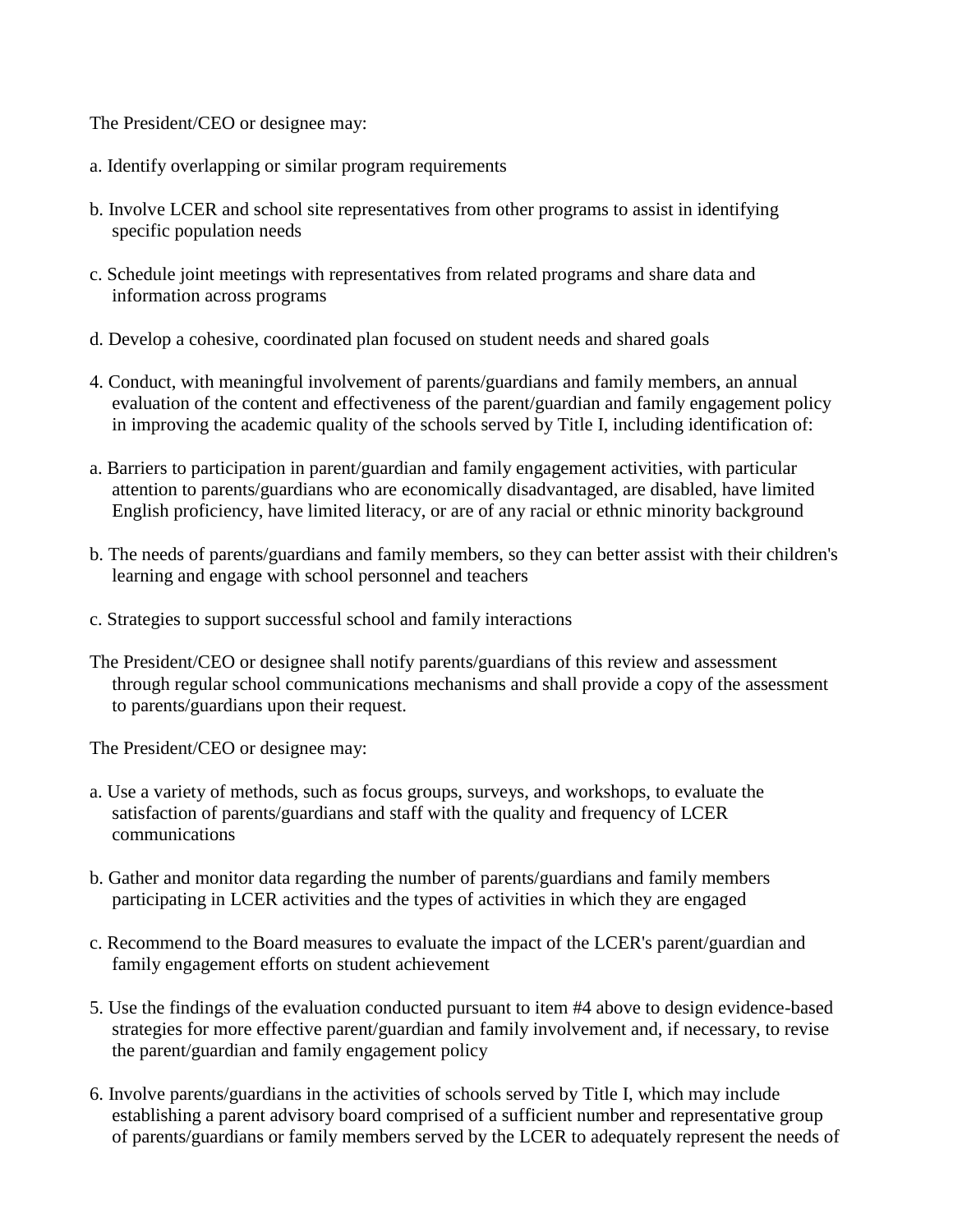the population served by the LCER for the purposes of developing, revising, and reviewing the parent/guardian and family engagement policy

The President/CEO or designee may:

- a. Include information about school activities in LCER communications to parents/guardians and family members
- b. To the extent practicable, assist schools with translation services or other accommodations needed to encourage participation of parents/guardians and family members
- c. Establish processes to encourage parent/guardian input regarding their expectations and concerns for their children
- The LCER's Board policy and administrative regulation containing parent/guardian and family engagement strategies shall be incorporated into the LCER's local control and accountability plan in accordance with 20 USC [6312](http://gamutonline.net/displayPolicy/190143/6) and shall be distributed to parents/guardians of students participating in Title I programs.

School-Level Policies for Title I Schools

- At each school receiving Title I funds, a written policy on parent/guardian and family engagement shall be developed jointly with the parents/guardians and family members of participating students. Such policy shall describe the means by which the school will:
- 1. Convene an annual meeting, at a convenient time, to which all parents/guardians of participating students shall be invited and encouraged to attend, in order to inform parents/guardians of their school's participation in Title I and to explain Title I requirements and the right of parents/guardians to be involved
- 2. Offer a flexible number of meetings, such as meetings in the morning or evening, for which related transportation, child care, and/or home visits may be provided as such services relate to parent/guardian involvement
- 3. Involve parents/guardians in an organized, ongoing, and timely way in the planning, review, and improvement of Title I programs, including the planning, review, and improvement of the school's parent/guardian and family engagement policy and, if applicable, the joint development of the plan for schoolwide programs pursuant to 20 USC [6314](http://gamutonline.net/displayPolicy/302980/6)
- The school may use an existing process for involving parents/guardians in the joint planning and design of the school's programs provided that the process includes adequate representation of parents/guardians of participating students.
- 4. Provide the parents/guardians of participating students all of the following:
- a. Timely information about Title I programs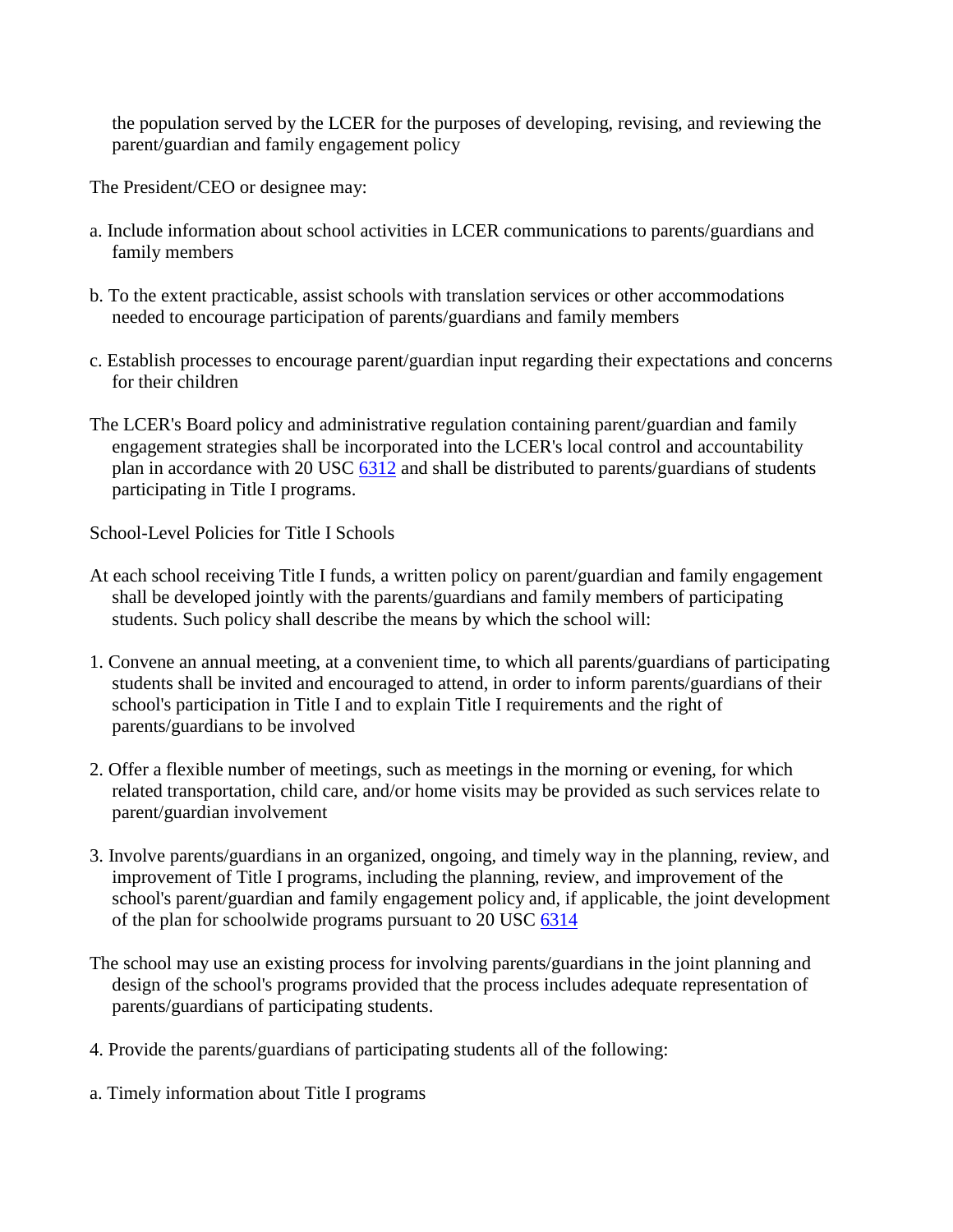- b. A description and explanation of the school's curriculum, forms of academic assessment used to measure student progress, and the achievement levels of the challenging state academic standards
- c. If requested by parents/guardians, opportunities for regular meetings to formulate suggestions and to participate, as appropriate, in decisions related to their children's education, and, as soon as practicably possible, responses to the suggestions of parents/guardians
- 5. If the schoolwide program plan is not satisfactory to the parents/guardians of participating students, submit any parent/guardian comments when the school makes the plan available to the LCER
- 6. Jointly develop with the parents/guardians of participating students a school-parent compact that outlines how parents/guardians, the entire school staff, and students will share responsibility for improved student academic achievement and the means by which the school and parents/guardians will build a partnership to help students achieve state standards

This compact shall address:

- a. The school's responsibility to provide high-quality curriculum and instruction in a supportive and effective learning environment that enables participating students to achieve the state's challenging academic achievement standards
- b. Ways in which parents/guardians will be responsible for supporting their children's learning, volunteering in the classroom, and participating, as appropriate, in decisions related to their children's education and the positive use of extracurricular time
- c. The importance of communication between teachers and parents/guardians on an ongoing basis through, at a minimum:
- (1) Parent-teacher conferences in elementary schools, at least annually, during which the compact shall be discussed as it relates to the student's achievement
- (2) Frequent reports to parents/guardians on their children's progress
- (3) Reasonable access to staff, opportunities to volunteer and participate in their child's classroom, and observation of classroom activities
- (4) Regular two-way, meaningful communication between family members and school staff, and, to the extent practicable, in a language that family members can understand
- 7. Build the capacity of the school and parents/guardians for strong parent involvement by implementing the required activities described in item #2 in the section "LCER Strategies for Title I Schools" above
- 8. To the extent practicable, provide opportunities for the informed participation of parents/guardians and family members (including parents/guardians and family members with limited English proficiency, parents/guardians and family members with disabilities, and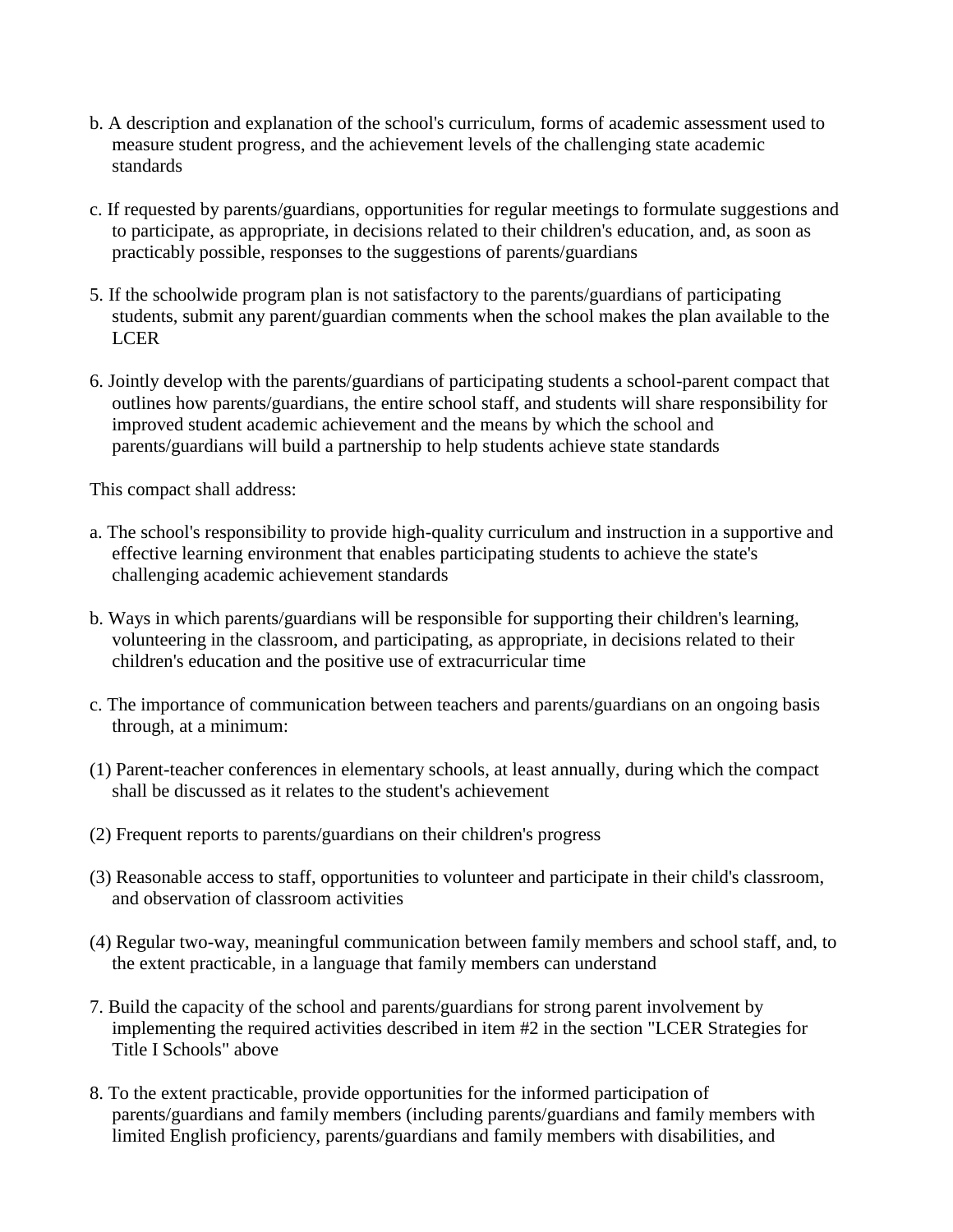parents/guardians and family members of migrant children), including providing information and school reports required under 20 USC  $\frac{6311}{h}$  in a format and language such parents/guardians can understand

- If the school has a parent involvement policy that applies to all parents/guardians, it may amend that policy to meet the above requirements.
- Each school's parent/guardian and family engagement policy shall be made available to the local community. Parents/guardians shall be notified of the policy in an understandable and uniform format and, to the extent practicable, provided in a language the parents/guardians can understand.
- Each school receiving Title I funds shall annually evaluate the effectiveness of its parent/guardian and family engagement policy. Such evaluation may be conducted during the process of reviewing the school's single plan for student achievement in accordance with Education Code [64001.](http://gamutonline.net/displayPolicy/133933/6)
- The school's policy shall be periodically updated to meet the changing needs of parents/guardians and the school.
- LCER Strategies for Non-Title I Schools
- For each school that does not receive federal Title I funds, the President/CEO or designee shall, at a minimum:
- 1. Engage parents/guardians positively in their children's education by helping them develop skills to use at home that support their children's academic efforts at school and their children's development as responsible members of society

The President/CEO or designee may:

- a. Provide or make referrals to literacy training and/or parent education programs designed to improve the skills of parents/guardians and enhance their ability to support their children's education
- b. Provide information, in parent handbooks and through other appropriate means, regarding academic expectations and resources to assist with the subject matter
- c. Provide parents/guardians with information about students' class assignments and homework assignments
- 2. Inform parents/guardians that they can directly affect the success of their children's learning, by providing them with techniques and strategies that they may use to improve their children's academic success and to assist their children in learning at home

The President/CEO or designee may: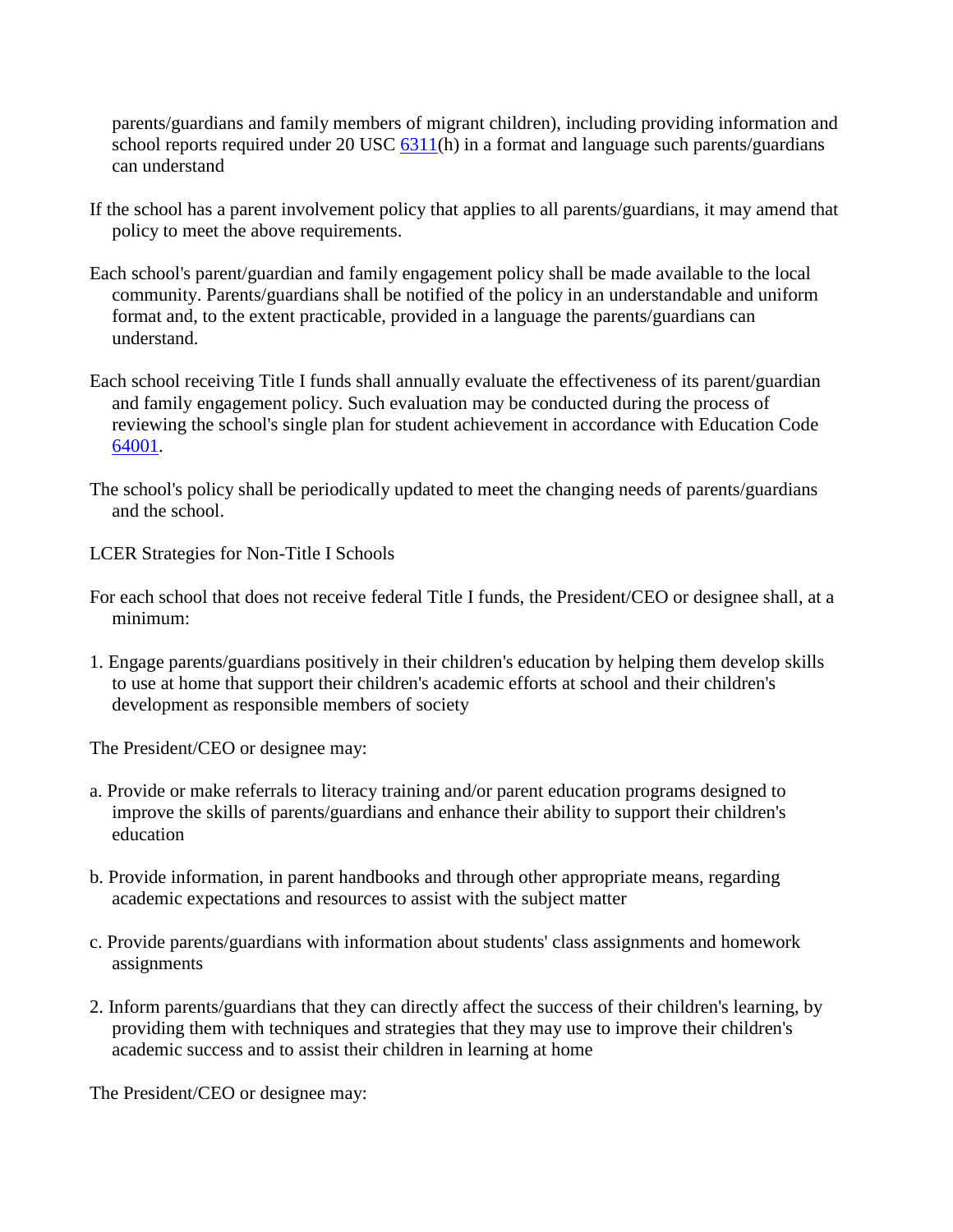- a. Provide parents/guardians with information regarding ways to create an effective study environment for their children at home and to encourage good study habits
- b. Encourage parents/guardians to monitor their children's school attendance, homework completion, and television viewing
- c. Encourage parents/guardians to volunteer in their child's classroom and to participate in school advisory committees
- 3. Build consistent and effective communication between the home and school so that parents/guardians may know when and how to assist their children in support of classroom learning activities

The President/CEO or designee may:

- a. Ensure that teachers provide frequent reports to parents/guardians on their children's progress and hold parent-teacher conferences at least once per year with parents/guardians of elementary school students
- b. Provide opportunities for parents/guardians to observe classroom activities and to volunteer in their child's classroom
- c. Provide information about parent/guardian and family engagement opportunities through LCER, school, and/or class newsletters, the LCER's web site, and other written or electronic communications
- d. To the extent practicable, provide notices and information to parents/guardians in a format and language they can understand
- e. Develop mechanisms to encourage parent/guardian input on LCER and school issues
- f. Identify barriers to parent/guardian and family participation in school activities, including parents/guardians and family members who are economically disadvantaged, are disabled, have limited English proficiency, have limited literacy, or are of any racial or ethnic minority background
- g. Encourage greater parent/guardian participation by adjusting meeting schedules to accommodate parent/guardian needs and, to the extent practicable, by providing translation or interpreter services, transportation, and/or child care
- 4. Train teachers and administrators to communicate effectively with parents/guardians

The President/CEO or designee may:

a. Provide staff development to assist staff in strengthening two-way communications with parents/guardians, including parents/guardians who have limited English proficiency or limited literacy